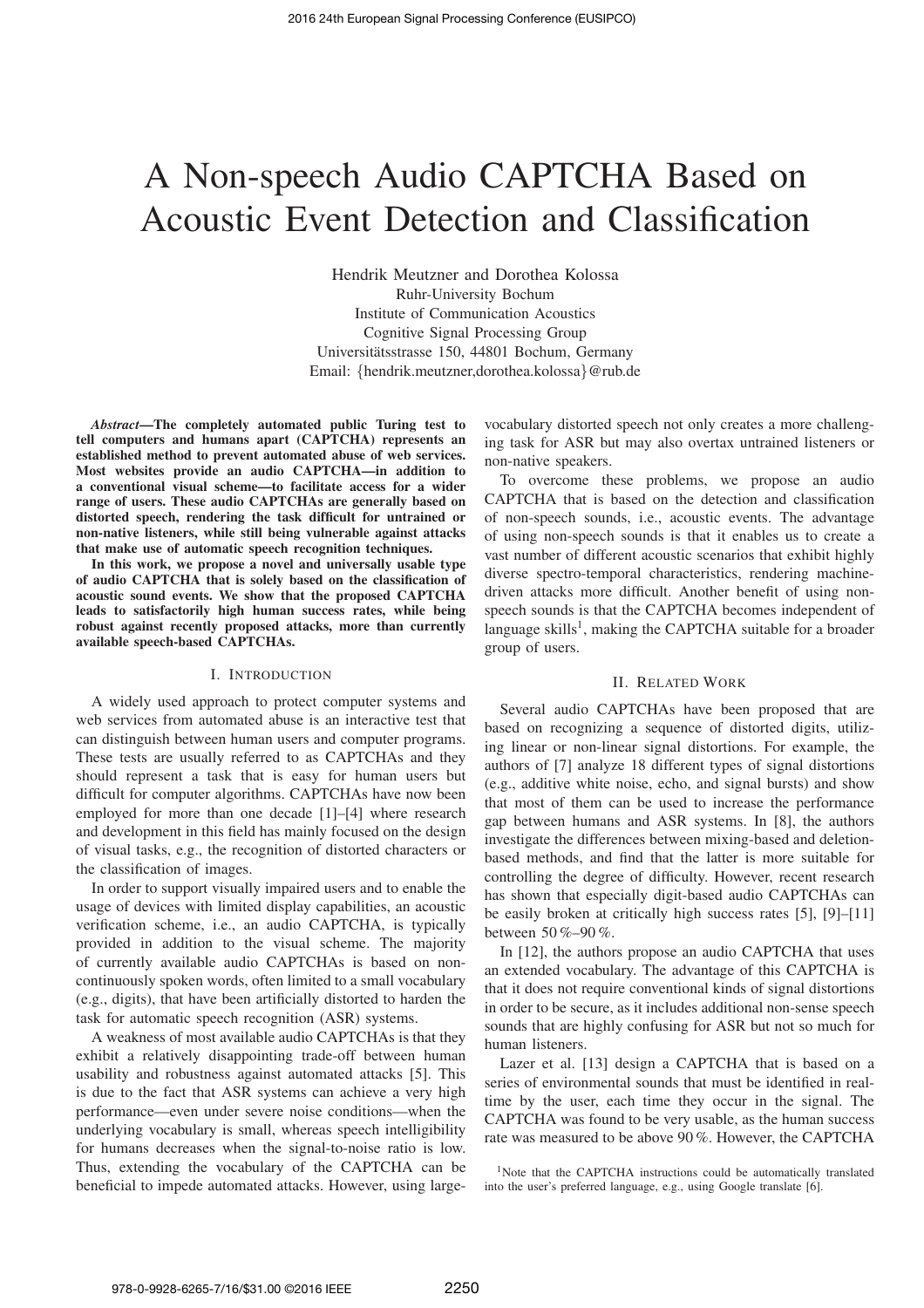TABLE I OVERVIEW OF THE SYNTHESIS DATABASE, SHOWING THE SCENE AND EVENT CATEGORIES, THE SOURCE OF ORIGIN (CORPUS), AND THE NUMBER OF AVAILABLE EXAMPLES (EXAMPLES).

| Type  | Category            | Corpus         | Examples |
|-------|---------------------|----------------|----------|
| Scene | Office              | <b>IEEE</b>    | 2        |
| Scene | Park/Nature         | <b>IEEE</b>    | 2        |
| Scene | Restaurant/Cafe     | <b>IEEE</b>    | 2        |
| Scene | Street/Bus/Car      | <b>IEEE</b>    | 2        |
| Scene | Shop/Supermarket    | <b>IEEE</b>    |          |
| Event | Alarm/Phonering     | <b>IEEE</b>    | 11       |
| Event | Barking dog         | Two!Ears       | 20       |
| Event | Crying baby         | Two!Ears       | 20       |
| Event | Cough/Clear throat  | <b>IEEE</b>    | 45       |
| Event | Doorclose/Doorknock | <b>IEEE</b>    | 33       |
| Event | Laughter/Giggle     | <b>IEEE</b>    | 34       |
| Event | Dropping keys/coins | IEEE/freesound | 14       |

security was not analyzed in this work but only discussed theoretically.

## III. CREATING CAPTCHAS

We adopt the general idea of [13] and propose a non-speech audio CAPTCHA, posing the task of detecting and classifying a series of isolated acoustic events, embedded in a continuous environmental scene.

In contrast to [13], the proposed CAPTCHA does not require real-time interaction during playback and allows an unlimited number of replays. This has the advantage that the requirements for the user back-end are lower<sup>2</sup>, which increases the compatibility of the proposed CAPTCHA for various devices and browsers. Furthermore, we assume that prohibiting replay might lead to increased user frustration upon mistakes, especially when dealing with relatively long CAPTCHA signals (e.g., durations around 45 s as in [13]).

Our proposed CAPTCHA is designed such that the average signal duration is relatively short at approximately 8.5 s , to create a task that is comparatively time-saving and competitive to most commercially available audio CAPTCHAs.

## *A. Synthesis Database*

For synthesizing audio CAPTCHAs, we start by creating a database that is manually compiled from several corpora, i.e., the dataset of the IEEE AASP Challenge [14], the Two!Ears sound database [15] and a small number of sounds taken from freesound.org [16], [17]. The database is designed such that ambiguities between individual events are reduced or even avoided. This means that similar perceived sounds are grouped into the same category (e.g., clear throat and cough are grouped into one category). Table I provides an overview of the synthesis database, showing the scenes and events that are used for our approach. Note that the synthesis database could be arbitrarily adjusted, e.g., to make the CAPTCHA more robust against machine-learning-based attacks.

<sup>2</sup>Real-time interaction generally requires certain web technologies such as JavaScript, which are not necessarily enabled or available.

|                                            | <b>TABLE II</b> |  |  |
|--------------------------------------------|-----------------|--|--|
| EVENT GUESSING PROBABILITIES FOR $N_E=7$ . |                 |  |  |

| $\mathbf{r}$                  |  |                 |  |  |
|-------------------------------|--|-----------------|--|--|
| $P_E(N_E, K_E)$ $\frac{1}{7}$ |  | $\overline{35}$ |  |  |

## *B. Composition and Mixing*

Each CAPTCHA consists of a sequence of events that are mixed with an environmental background scene. The individual events and scenes are sampled uniformly at random from the synthesis database by taking their individual frequency of occurrence into account. All events are clearly separated in time, using random offsets that are chosen from the interval  $[0.5, 1.0]$  s. The events are mixed with the environmental background scene at a predefined event-to-scene ratio (ESR), which is defined as the ratio of the power of the respective event signal and the power of the corresponding part of the scene signal<sup>3</sup>.

The number of events in each CAPTCHA is varied between 3 and 4 to achieve an acceptable low probability for simply guessing the CAPTCHA solution—assuming that there is no automated CAPTCHA solver available—while keeping the task as easy as possible for humans. The probability for guessing the events of a given CAPTCHA without prior knowledge is defined by the reciprocal of the binomial coefficient

$$
P_E(N_E, K_E) = \left(\frac{N_E}{K_E}\right)^{-1} = \left(\frac{N_E!}{K_E!(N_E - K_E)!}\right)^{-1}, (1)
$$

where  $N_E$  is the number of event categories and  $K_E$  is the number of distinct events, present in the CAPTCHA.

Table II lists the event guessing probabilities for  $N_E = 7$ , when the number of events  $K_E$  is varied between 1 and 7.

Thus, for our proposed design (i.e., when  $N_E = 7$  and  $K_E \in \{3, 4\}$ , assuming that the attacker knows  $N_E$  and  $K_E$ , the average probability for guessing the set of distinct events in the CAPTCHA is

$$
P_E(7,3) = P_E(7,4) = \frac{1}{35} \approx 0.03\,,\tag{2}
$$

which is below the often theoretically considered maximum allowed success rate of  $5\%$  for an attack (e.g., [4], [9]).

## IV. EVALUATION

The proposed CAPTCHA is evaluated with respect to security and usability aspects. We assess the security of the CAPTCHA, i.e., the robustness against bots, by means of a simulated attack, using common methods that were recently applied for breaking several commercially available audio CAPTCHAs (e.g., [9]–[11]). Furthermore, we assess the human usability by conducting a large-scale listening experiment using crowdsourcing tests, which have proven to represent a suitable alternative to laboratory-based tests when dealing with the evaluation of audio signals [18], [19].

<sup>3</sup>The definition is similar to that of the signal-to-noise ratio (SNR).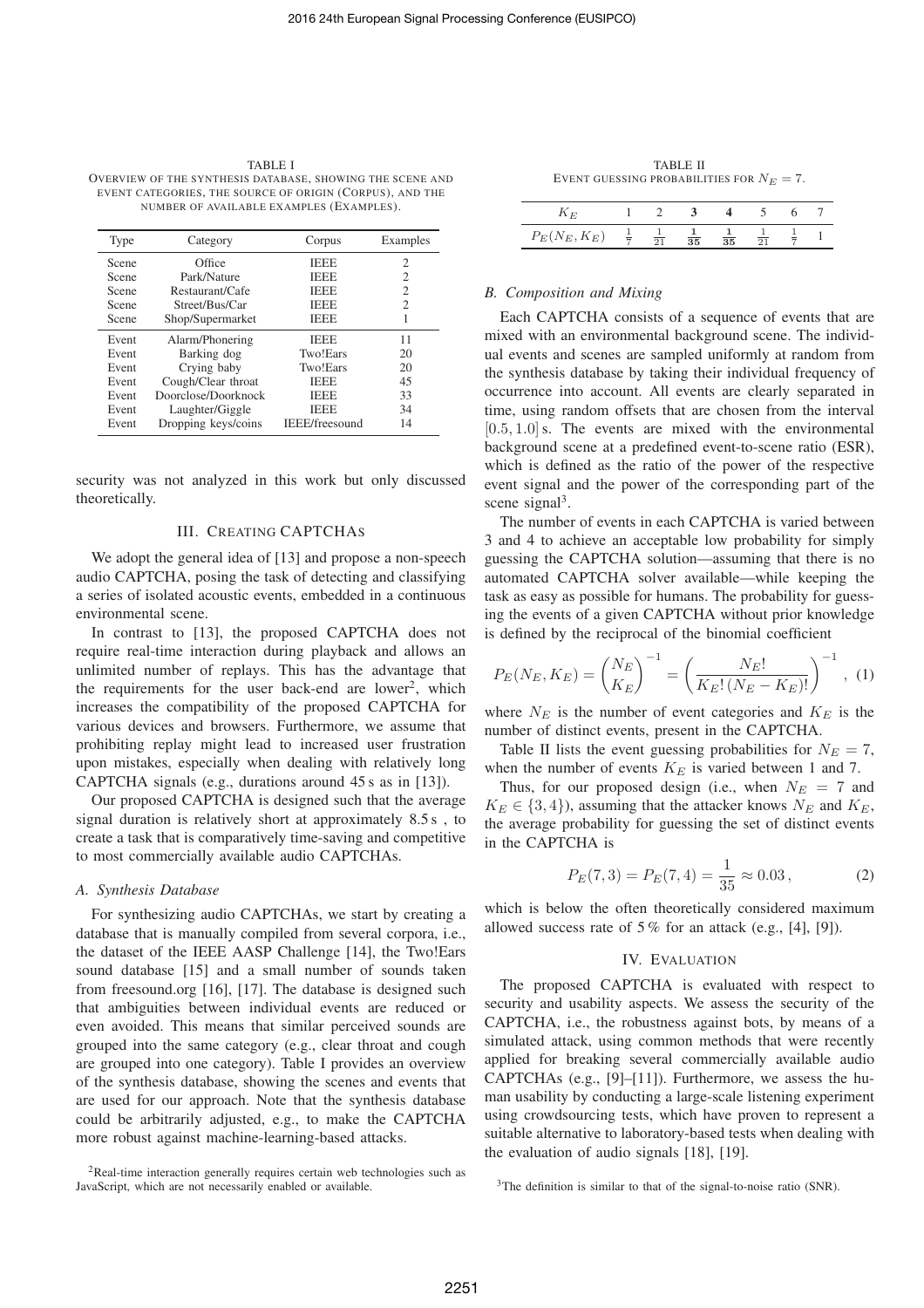

Fig. 1. Example of the proposed audio CAPTCHA showing the waveform (top) and the short-time RMS power (bottom). The segment boundaries of the events are depicted by vertical red lines (dashed). The short-time RMS curve and its smoothed version are shown by a blue semi-dashed and green solid line, respectively. The power threshold  $\gamma$  is given by a horizontal red line. The example contains the event sequence ("Dog", "Alert", "Baby") mixed at 15 dB ESR with the environmental scene "Restaurant".

## *A. Security*

In order to assess the CAPTCHA security, we simulate an attack by using an automated CAPTCHA solver that estimates the respective scene and event labels, based on the audio signal. For this evaluation, we consider an advanced attacker that has fundamental knowledge about signal processing and machine-learning and the resources to create a labeled training data set, comprising a sufficiently large sample size. The CAPTCHA solver is based on a two-stage approach that was in a similar setting—successfully applied to break a wide range of commercially available audio CAPTCHAs [9]–[11].

Figure 2 shows the block diagram of the implemented CAPTCHA solver. The CAPTCHA signal  $x(t)$  is first divided into disjoint signal segments  $s_i(t)$  that contain the individual acoustic events, where  $i$  denotes the  $i$ -th event in the CAPTCHA. The segmentation is based on a smoothed version of the short-time root mean square (RMS) power of  $x(t)$ 

$$
\tilde{p}(k) = \frac{1}{2M+1} \sum_{m=-M}^{M} p(k-m)
$$
\n(3)

where  $k$  represents the frame index and  $M$  is the width of the moving average filter. The RMS power is given by

$$
p(k) = 10\log_{10}\sqrt{\frac{1}{L}\sum_{l=0}^{L-1}x^2(lR+L)},
$$
\n(4)

with  $L, R$  representing the frame length and the frame shift, respectively.

A segment  $s_i(t)$  is then defined by those positions of  $\tilde{p}(k)$ that exceed a certain power threshold  $\gamma$ . Such a threshold can either be defined manually by inspecting a set of audio



Fig. 2. Block diagram of the CAPTCHA solver.

signals or automatically, by using some heuristic. For the given CAPTCHAs, we found that using the mean value of  $\tilde{p}(k)$ yields stable segmentation results. Furthermore, the parameter M has been optimized by maximizing the segmentation accuracy (cf. Eq. 7) on the training set. The segmentation process is visualized by Fig. 1.

After segmentation, a feature vector  $s_i$  is computed for each event signal. In addition, a global feature vector x is computed for the entire signal  $x(t)$  to represent the environmental scene.

We compare the performance of two different feature types, namely temporally averaged Mel frequency Cepstral coefficients (MFCCs) and Cepstral modulation ratio regression (CMRARE) parameters, where the latter has the advantage of being independent of the long-term signal power, which is an important property for scene and event classification [20]. For MFCC features, we compute the first 13 static coefficients using a window length of 25 ms and a frame shift of 10 ms. For computing the CMRARE features we follow the approach in [20]. Using a polynomial order of 3 and concatenating the regression coefficients of the first 3 modulation bands then results in a 12-dimensional vector for the CMRARE features.

Both feature vectors, i.e.,  $s_i$  and x, are then classified by means of a linear discriminant analysis using an individual model  $\Theta$ , to estimate the set of events  $\mathbb{L}_{E}$  and scenes  $\mathbb{L}_{S}$ .

All experiments are conducted under matched conditions, i.e., using the same event-to-scene ratios for training and classification. Furthermore, the training is based on ideally segmented events, using the oracle information of the segment boundaries<sup>4</sup>.

#### *B. Usability*

We assess the human usability via crowdsourcing tests at CrowdFlower [21]. The test participants<sup>5</sup> were asked to listen to the audio CAPTCHAs and to select those events and scenes that they had perceived. Figure 3 depicts the test interface as it was used for solving a single audio CAPTCHA. Each test participant provided a response for 10 audio CAPTCHAs and the overall number of participants was 800.

## *C. Metrics*

For our evaluation, we consider the classification performance for events and scenes individually. It is important to note that the event classification performance does not depend

<sup>4</sup>This information would be very expensive to obtain for a real attacker. <sup>5</sup>Referred to as contributors on CrowdFlower.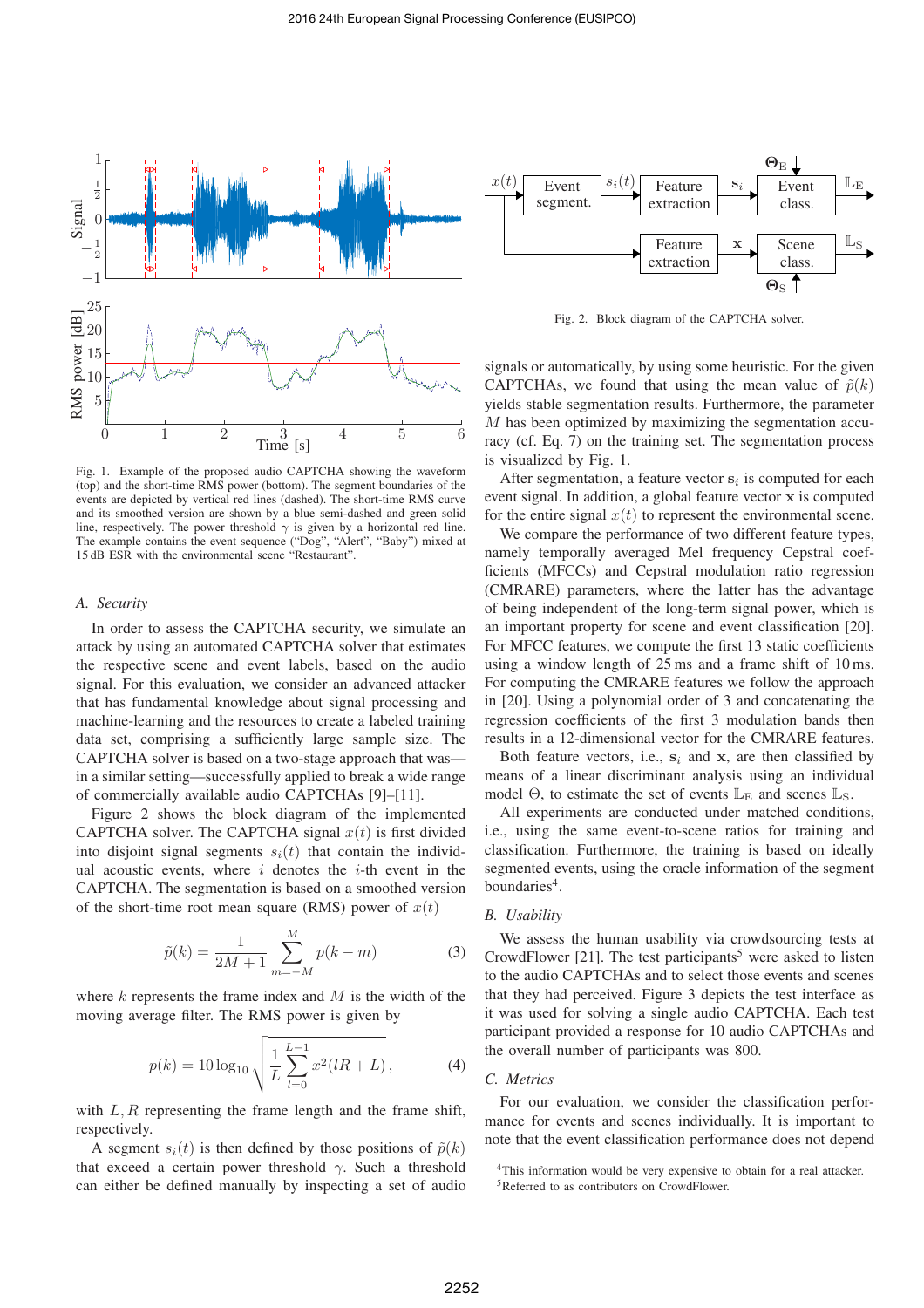|                     | 0:06             |
|---------------------|------------------|
| Events:             | Scene:           |
| Alarm/Phonering     | Office           |
| Barking dog         | Park/Nature      |
| Cough/Clearthroat   | Restaurant/Cafe  |
| Crying baby         | Street/Bus/Car   |
| Doorclose/Doorknock | Shop/Supermarket |
| Dropping coins/keys |                  |
| Laughter/Giggle     |                  |

Fig. 3. Test interface of the listening experiment.

on the order or the frequency of individual events, as it would be the case for most conventional audio CAPTCHA that are based on word sequences.

*a) Event classification accuracy:* The event classification accuracy is given by

$$
A_{\rm E} = 1 - \max(|\mathbb{T}_{\rm E} \setminus \mathbb{E}_{\rm E}|, |\mathbb{E}_{\rm E} \setminus \mathbb{T}_{\rm E}|), \tag{5}
$$

where  $T_{\text{E}}$ ,  $E_{\text{E}}$  are the sets of true and estimated events, respectively.  $|\cdot|$  denotes the set cardinality and  $\setminus$  is the set difference. Note that the  $max(\cdot)$  operation is performed, as it is not possible to distinguish between substitution errors or the simultaneous occurrence of the same number of deletion and an insertion errors.

*b) Scene classification accuracy:* The scene classification accuracy is simply computed by comparing the estimated scene  $\mathbb{E}_S$  with the true scene  $\mathbb{T}_S$ <sup>6</sup>

$$
A_{\rm S} = \begin{cases} 1 & \text{if } \mathbb{T}_{\rm S} = \mathbb{E}_{\rm S} \,, \\ 0 & \text{otherwise.} \end{cases} \tag{6}
$$

*c) Event segmentation accuracy:* We compute the segmentation accuracy by comparing the number of estimated segments  $\hat{N}_{\rm E}$  with the true number of segments  $N_{\rm E}$ 

$$
A_{\Lambda_{\rm E}} = \frac{\hat{N}_{\rm E}}{N_{\rm E}}\,. \tag{7}
$$

# V. RESULTS

We start by presenting the results of the security analysis. Table III shows the classification performance for a varying number of training examples, where we can see that the classifier achieves a very high accuracy on the scenes  $(298\%)$ , even when using a relatively small number of training examples. The event classification accuracy increases about linearly between 50 and 800 training examples, where the maximum is given by 36.10 %.

Table IV shows the performance of the segmentation stage. The results indicate that the segmentation performance decreases about linearly with decreasing ESR.

A comparison between different features and ESR conditions is given by Tab. V. The results show that the MFCC features lead to higher scene classification accuracies as compared to the CMRARE features, where the latter perform better

<sup>6</sup>There is only one choice for each scene, by what deletion and insertion errors can not occur.

TABLE III

AVERAGE CLASSIFICATION ACCURACY (IN PERCENT) FOR A VARYING NUMBER OF TRAINING EXAMPLES, COMPUTED USING A FIXED TEST SET OF 1000 CAPTCHAS, EACH CONSISTING OF 3 EVENTS. THE SCORES ARE SHOWN SEPARATELY FOR BOTH CLASSIFIERS (SCENES, EVENTS) AND THEY ARE BASED ON 10 DB ESR WHEN USING ORACLE SEGMENTATION.

| $#$ training  | 50    | 100   | 200   | 400   | 800   | 1600  |
|---------------|-------|-------|-------|-------|-------|-------|
| <b>Scenes</b> | 98.00 | 98.80 | 99.10 | 99.10 | 99.10 | 99.20 |
| Events        | 30.60 | 32.40 | 33.00 | 35.00 | 36.10 | 34.90 |

| TABLE IV                                                     |
|--------------------------------------------------------------|
| PERFORMANCE OF THE SEGMENTATION STAGE. THE SCORES ARE BASED  |
| ON A FIXED TRAINING SET, COMPRISING 800 EXAMPLES AND A FIXED |
| TEST SET. COMPRISING 1000 EXAMPLES.                          |

| ESR [dB]                                      |  |       |
|-----------------------------------------------|--|-------|
| Segmentation accuracy $[%]$ 39.40 57.00 67.50 |  | 71.90 |

for event classification. In addition, the event classification accuracy can be improved by approximately 8.5 % (averaged over all features and ESRs) when using oracle segmentation instead of the power-based segmentation approach.

The results of the listening experiment are given by Tab. VI. It can be seen that the scene classification accuracy improves for lower ESR conditions whereas the event classification accuracy improves for higher ESR conditions. The maximum scene classification accuracy was found to be 54.70 % and the maximum event classification accuracy is 82.60%.

## *A. Summary and Comparison*

Our results show that the human listeners perform better in classifying noisy sound events than in classifying environmental scenes, whereas a machine-learning-based attack shows superior performance on the latter task. As a result, the CAPTCHA can be simplified to only asking for the sound events and not for the environmental scene. However, our results show that mixing the sound events with the environmental

TABLE V RESULTS OF THE SIMULATED ATTACK FOR MFCC (A) AND CMRARE (B) FEATURES, SHOWING THE CLASSIFICATION ACCURACY IN PERCENT. THE SCORES ARE SHOWN SEPARATELY FOR BOTH CLASSIFIERS (SCENES,

EVENTS). (EVENTS\*) SHOWS THE RESULTS WHEN USING ORACLE SEGMENTATION. THE TRAINING SET COMPRISES 800 EXAMPLES AND THE

TEST SET CONSISTS OF 1000 EXAMPLES.

| ESR [dB]                    | $\theta$                | C.                      | 10                      | 15                      | Avg.                    |  |  |
|-----------------------------|-------------------------|-------------------------|-------------------------|-------------------------|-------------------------|--|--|
| Scenes<br>Events<br>Events* | 99.95<br>10.40<br>18.75 | 99.90<br>16.40<br>26.55 | 99.30<br>22.70<br>33.35 | 97.40<br>27.00<br>35.85 | 99.14<br>19.13<br>28.63 |  |  |
| (a) MFCC features           |                         |                         |                         |                         |                         |  |  |

| ESR [dB]      | $\theta$ | ć     | 10    | 15    | Avg.  |
|---------------|----------|-------|-------|-------|-------|
| <b>Scenes</b> | 97.10    | 94.70 | 92.10 | 88.70 | 93.15 |
| Events        | 10.05    | 17.70 | 27.10 | 36.95 | 22.95 |
| $Events*$     | 16.55    | 25.00 | 35.15 | 45.50 | 30.55 |

(b) CMRARE features